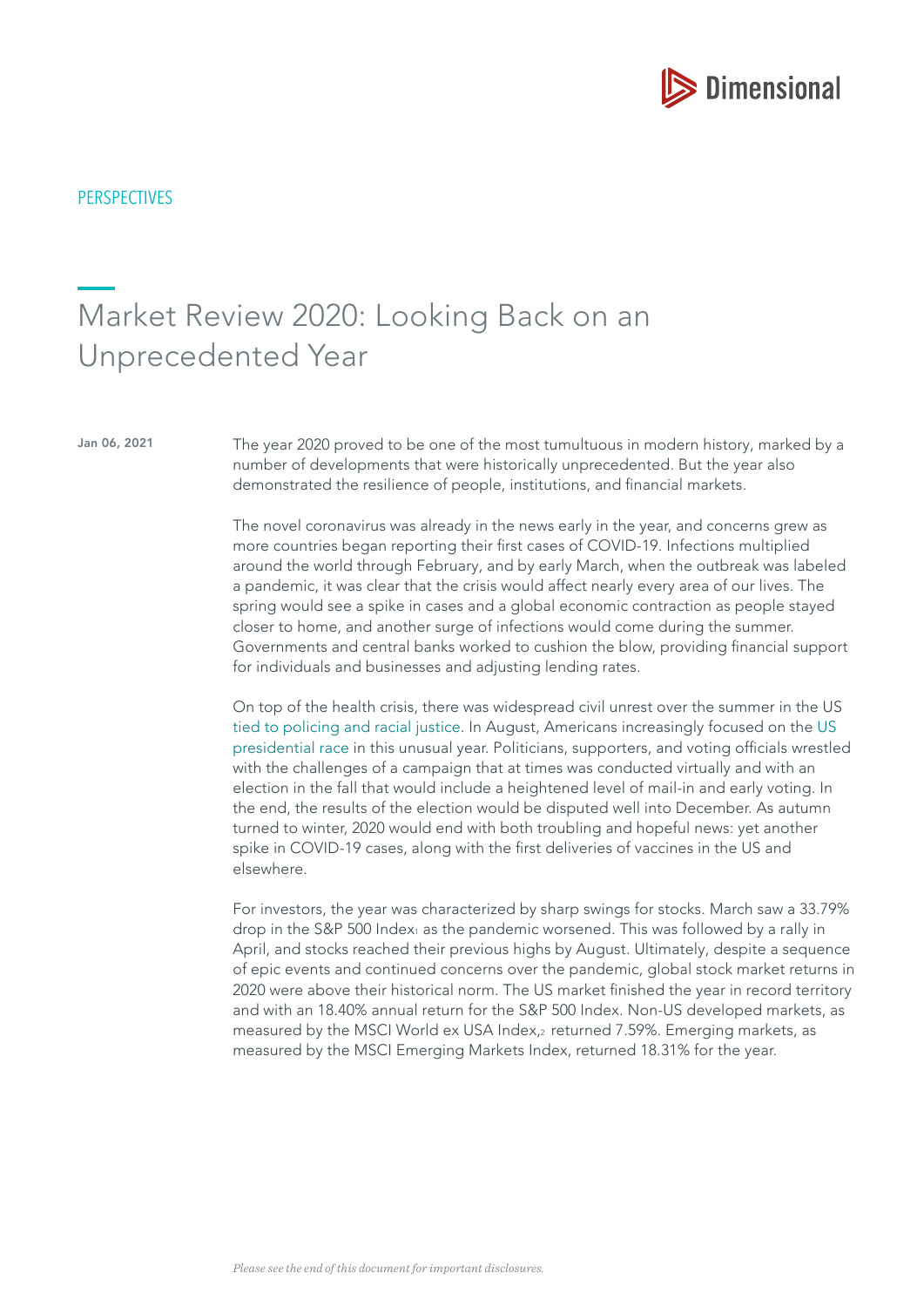#### Exhibit 1 Highs and Lows MSCI All Country World Index with selected

headlines from 2020



## Past performance is no guarantee of future results.

*In US dollars, net dividends. MSCI data © MSCI 2021, all rights reserved. Indices are not available for direct investment. Index returns are not representative of actual portfolios and do not refect costs and fees associated with an actual investment.*

Fixed income markets mirrored the extremity of equity behavior, with nearly unprecedented dispersion in returns during the first half of 2020. For example, in the first quarter, US corporate bonds underperformed US Treasuries by more than 11%, the most negative quarterly return difference in data going back a half century. But they soon swapped places: the second quarter was the second-most positive one on record for corporates over Treasuries, with a 7.74% advantage.3 Large return deviations were also observed between US and non-US fixed income as well as between inflation-protected and nominal bonds.

Global yield curves fnished the year generally lower than at the start. US Treasury yields, for example, fell across the board, with drops of more than 1% on the short and intermediate portions of the curve.4 The US Treasury curve ended relatively fat in the short-term segment but upwardly sloped from the intermediate- to long-term segment. For 2020, the Bloomberg Barclays Global Aggregate Bond Indexs returned 5.58%.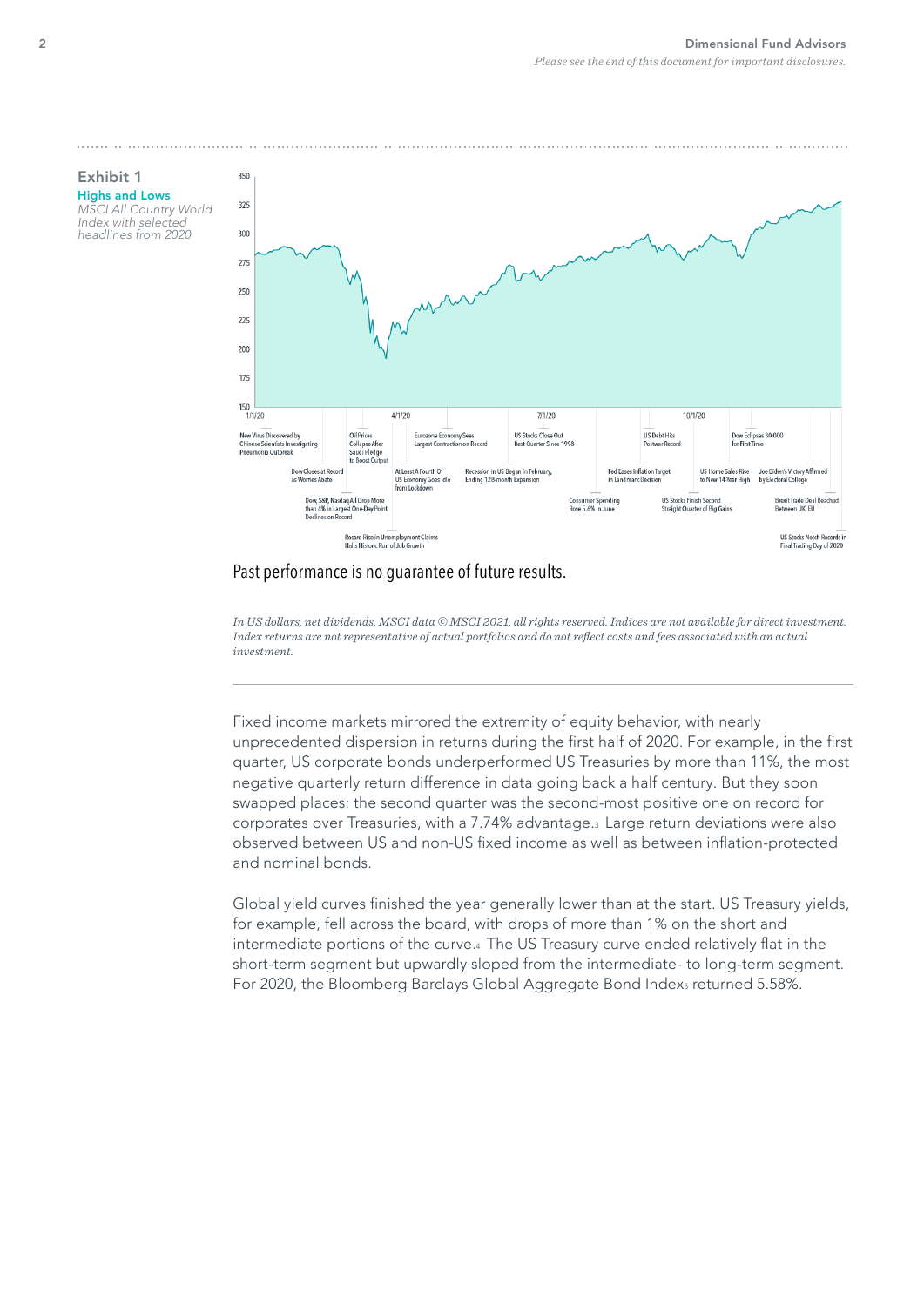

*In US dollars. US credit represented by the Bloomberg Barclays US Credit Bond Index. US Treasuries represented by the Bloomberg Barclays US Treasury Bond Index. Bloomberg Barclays data provided by Bloomberg. Indices are not available for direct investment. Index returns are not representative of actual portfolios and do not refect costs and fees associated with an actual investment.*

Uncertainty remains about the pandemic and the broad impact of the new vaccines, continued lockdowns, and social distancing. But the events of 2020 provided investors with many lessons, affirming that following a disciplined and broadly diversified investment approach is a reliable way to pursue long-term investment goals.

## MARKET PRICES QUICKLY REFLECT NEW INFORMATION ABOUT THE FUTURE

The fuctuating markets in the spring and summer were also a lesson in how markets incorporate new information and changes in expectations. From its peak on February 19, 2020, the S&P 500 Index fell 33.79% in less than five weeks as the news headlines suggested more extreme outcomes from the pandemic. But the recovery would be swift as well. Market participants were watching for news that would provide insights into the pandemic and the economy, such as daily infection and mortality rates, effective therapeutic treatments, and the potential for vaccine development. As more information became available, the S&P 500 Index jumped 17.57% from its March 23 low in just three trading sessions, one of the fastest snapbacks on record. This period highlighted the vital role of data in setting market expectations and underscored how quickly prices adjust to new information.

One major theme of the year was [the perceived disconnect between markets and the](https://www.mydimensional.com/is-the-stock-market-divorced-from-reality)  [economy.](https://www.mydimensional.com/is-the-stock-market-divorced-from-reality) How could the equity markets recover and reach new highs when the economic news remained so bleak? The market's behavior suggests investors were looking past the short-term impact of the pandemic to assess the expected rebound of business activity and an eventual return to more-normal conditions. Seen through that lens, the rebound in share prices refected a market that is always looking ahead, incorporating both current news and expectations of the future into stock prices.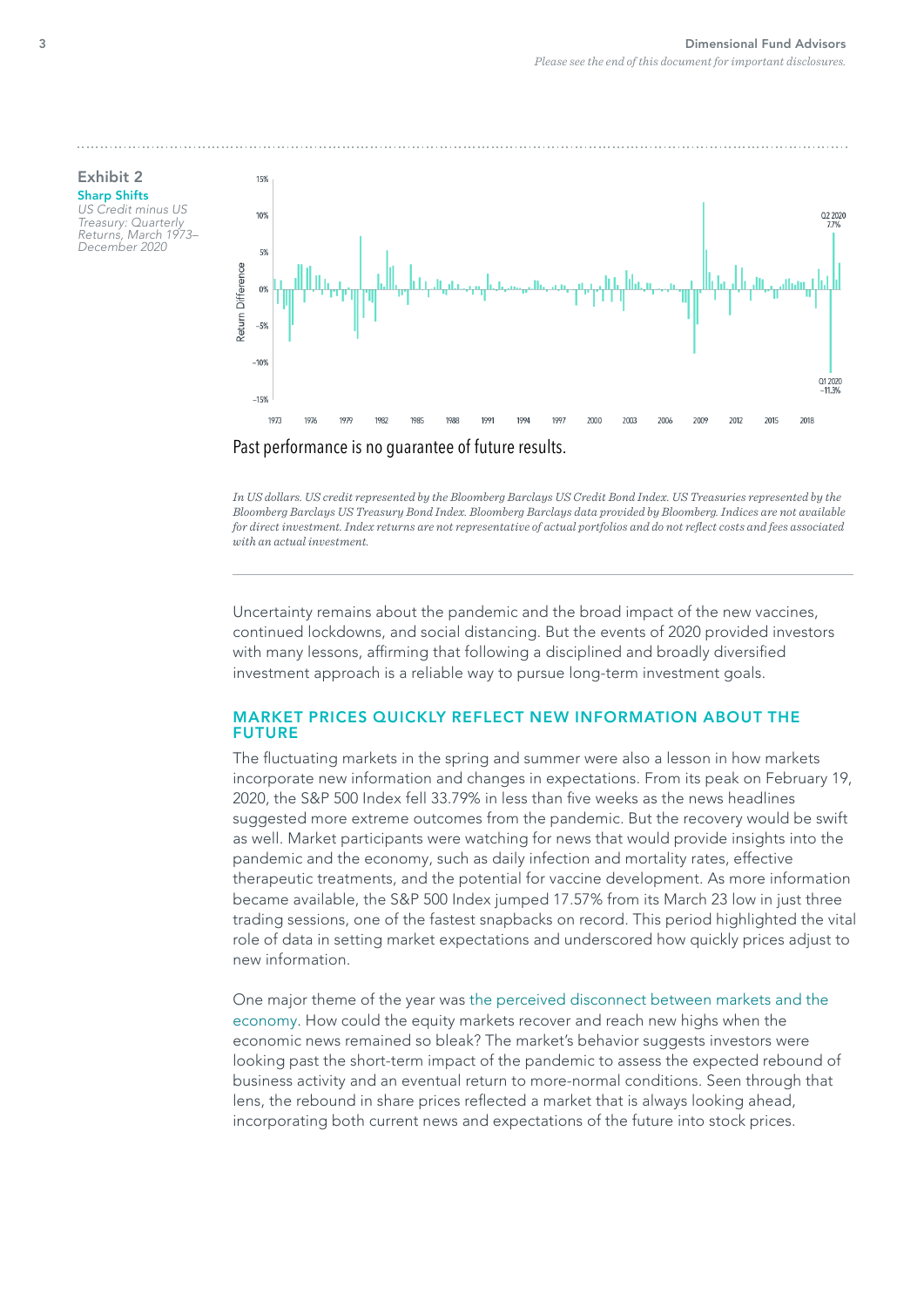#### OWNING THE WINNERS AND LOSERS

The 2020 economy and market also underscored the importance of staying broadly diversifed across companies and industries. The downturn in stocks impacted some segments of the market more than others in ways that were consistent with the impact of the COVID-19 pandemic on certain types of businesses or industries. For example, airline, hospitality, and retail industries tended to suffer disproportionately with people around the world staying at home, whereas companies in communications, online shopping, and technology emerged as relative winners during the crisis. However, predicting at the beginning of 2020 exactly how this might play out would likely have proved challenging.

In the end, the economic turmoil inficted great hardship on some frms while creating economic and social conditions that provided growth opportunities for other companies. In any market, there will be winners and losers—and investors have historically been well served by owning a broad range of companies rather than trying to pick winners and losers.

## STICKING WITH YOUR PLAN

Many news reports rightly emphasized the unprecedented nature of the health crisis, the emergency fnancial actions, and other extraordinary events during 2020. The year saw many "firsts"—and subsequent years will doubtless usher in many more. Yet 2020's outcomes remind us that a consistent investment approach is a reliable path regardless of the market events we encounter. Investors who made moves by reacting to the moment may have missed opportunities. In March, spooked investors fed the stock and bond markets, as money-market funds experienced net flows for the month totaling \$684 billion. Then, over the six-month period from April 1 to September 30, global equities and fixed income returned 29.54% and 3.16%, respectively. A move to cash in March may have been a costly decision for anxious investors.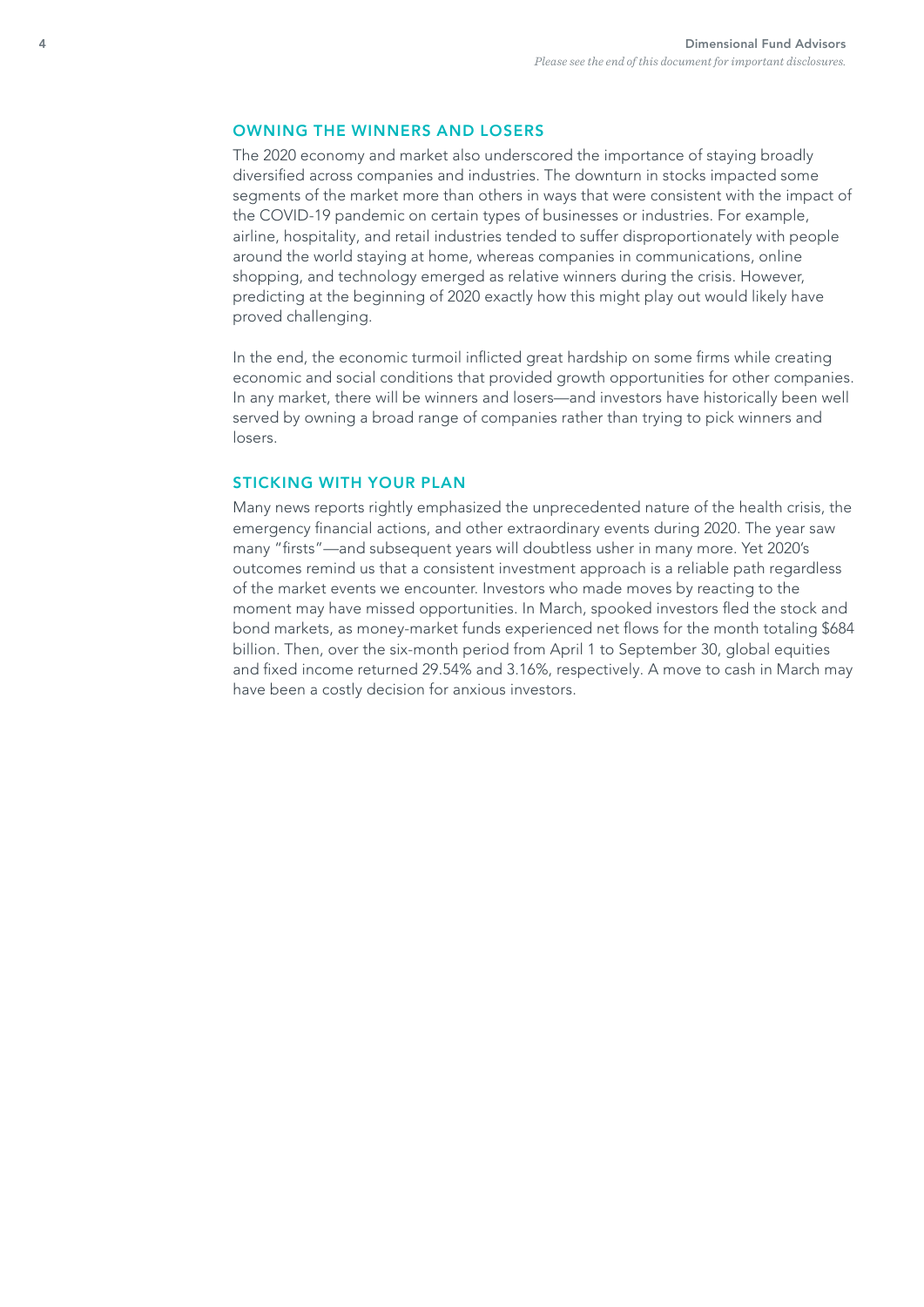

*In US dollars. Global equity returns is the MSCI All Country World IMI Index (net div.). MSCI data © MSCI 2021, all rights reserved. Money market fund fows provided by Morningstar. Indices are not available for direct investment. Index returns are not representative of actual portfolios and do not refect costs and fees associated with an actual investment.*

It was important for investors to avoid reacting to the dispersion in performance between asset classes, too, lest they miss out on turnarounds from early in the year to later. For example, small cap stocks on the whole fared better in the second half of the year than the frst. The stark difference in performance between the frst and second quarters across bond classes also drives home this point.

#### A WELCOME TURN OF THE CALENDAR

Moving into 2021, many questions remain about the pandemic, new vaccines, business activity, changes in how people work and socialize, and the direction of global markets. Yet 2020's economic and market tumult demonstrated that markets continue to function and that people can adapt to difficult circumstances. The year's positive equity and fixed income returns remind that, with a solid investment approach and a commitment to staying the course, investors can focus on building long-term wealth, even in challenging times.

5. Bloomberg Barclays data provided by Bloomberg. All rights reserved. Indices are not available for direct investment.

Exhibit 3

<sup>1.</sup> S&P data © 2021 S&P Dow Jones Indices LLC, a division of S&P Global. All rights reserved. Indices are not available for direct investment.

<sup>2.</sup> MSCI data © MSCI 2021, all rights reserved. Indices are not available for direct investment.

<sup>3.</sup> US corporate bonds represented by the Bloomberg Barclays US Credit Bond Index. US Treasuries represented by the Bloomberg Barclays US Treasury Bond Index. Bloomberg Barclays data provided by Bloomberg. Indices are not available for direct investment.

<sup>4.</sup> ICE BofA government yield. ICE BofA index data © 2021 ICE Data Indices, LLC.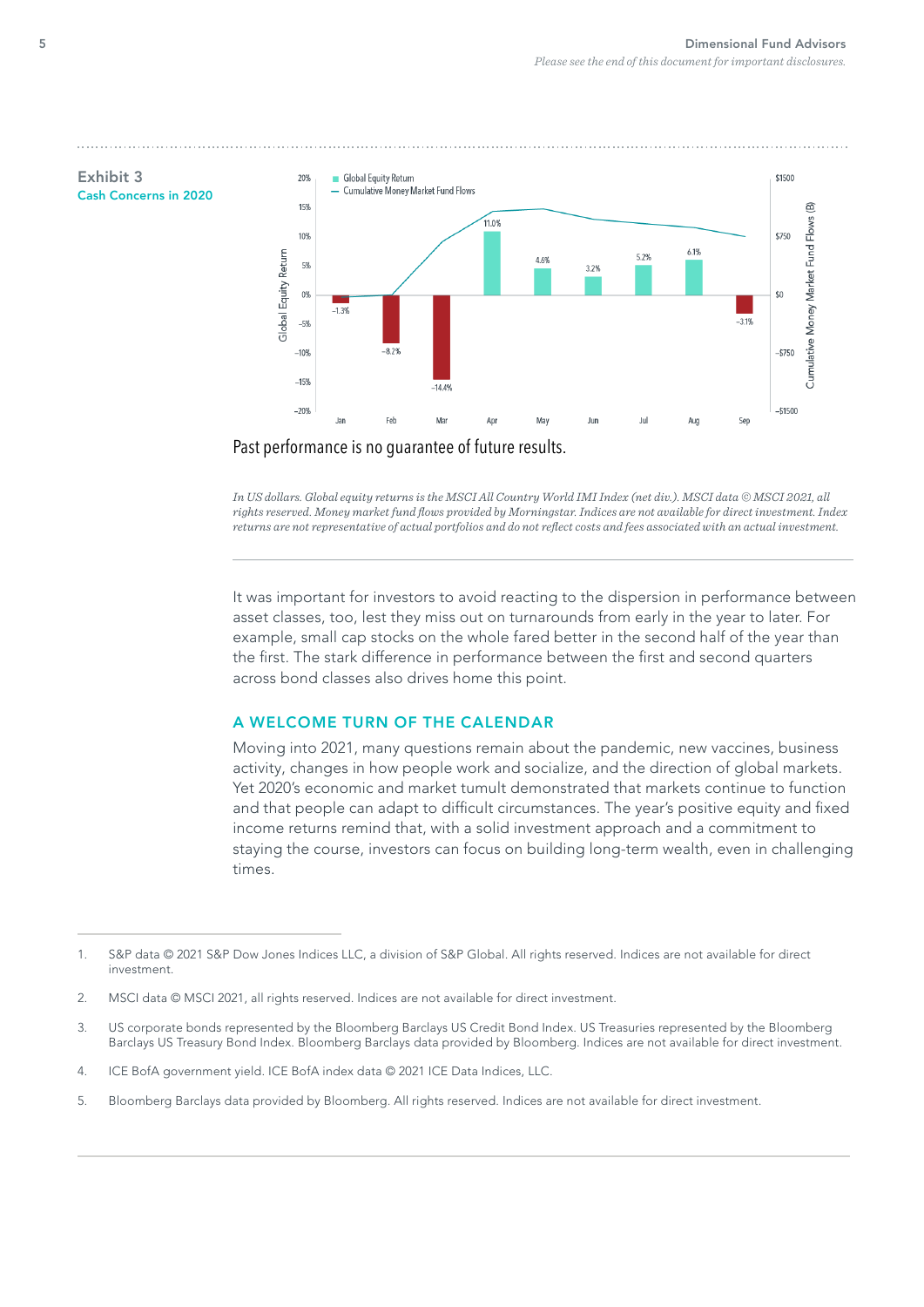The information in this document is provided in good faith without any warranty and is intended for the recipient's background information only. It does not constitute investment advice, recommendation, or an offer of any services or products for sale and is not intended to provide a sufficient basis on which to make an investment decision. It is the responsibility of any persons wishing to make a purchase to inform themselves of and observe all applicable laws and regulations. Unauthorized copying, reproducing, duplicating, or transmitting of this document are strictly prohibited. Dimensional accepts no responsibility for loss arising from the use of the information contained herein.

"Dimensional" refers to the Dimensional separate but affliated entities generally, rather than to one particular entity. These entities are Dimensional Fund Advisors LP, Dimensional Fund Advisors Ltd., Dimensional Ireland Limited, DFA Australia Limited, Dimensional Fund Advisors Canada ULC, Dimensional Fund Advisors Pte. Ltd, Dimensional Japan Ltd., and Dimensional Hong Kong Limited. Dimensional Hong Kong Limited is licensed by the Securities and Futures Commission to conduct Type 1 (dealing in securities) regulated activities only and does not provide asset management services.

UNITED STATES: Dimensional Fund Advisors LP is an investment advisor registered with the Securities and Exchange Commission.

CANADA: These materials have been prepared by Dimensional Fund Advisors Canada ULC. Commissions, trailing commissions, management fees, and expenses all may be associated with mutual fund investments. Unless otherwise noted, any indicated total rates of return refect the historical annual compounded total returns, including changes in share or unit value and reinvestment of all dividends or other distributions, and do not take into account sales, redemption, distribution, or optional charges or income taxes payable by any security holder that would have reduced returns. Please read the prospectus before investing. Mutual funds are not guaranteed, their values change frequently, and past performance may not be repeated.

AUSTRALIA and NEW ZEALAND: This material is issued by DFA Australia Limited (AFS License No. 238093, ABN 46 065 937 671). This material is provided for information only. No account has been taken of the objectives, financial situation or needs of any particular person. Accordingly, to the extent this material constitutes general fnancial product advice, investors should, before acting on the advice, consider the appropriateness of the advice, having regard to the investor's objectives, fnancial situation and needs. Any opinions expressed in this material reflect our judgement at the date of publication and are subject to change.

## WHERE ISSUED BY DIMENSIONAL IRELAND LIMITED OR DIMENSIONAL FUND ADVISORS LTD.

Neither Dimensional Ireland Limited (DIL) nor Dimensional Fund Advisors Ltd. (DFAL), as applicable (each an "Issuing Entity," as the context requires), give fnancial advice. You are responsible for deciding whether an investment is suitable for your personal circumstances, and we recommend that a fnancial adviser helps you with that decision.

NOTICE TO INVESTORS IN SWITZERLAND: This is an advertising document.

## WHERE ISSUED BY DIMENSIONAL IRELAND LIMITED

Issued by Dimensional Ireland Limited (DIL), with registered office 10 Earlsfort Terrace, Dublin 2, D02 T380, Ireland. DIL is regulated by the Central Bank of Ireland (Registration No. C185067). Information and opinions presented in this material have been obtained or derived from sources believed by DIL to be reliable, and DIL has reasonable grounds to believe that all factual information herein is true as at the date of this document.

DIL issues information and materials in English and may also issue information and materials in certain other languages. The recipient's continued acceptance of information and materials from DIL will constitute the recipient's consent to be provided with such information and materials, where relevant, in more than one language.

## WHERE ISSUED BY DIMENSIONAL FUND ADVISORS LTD.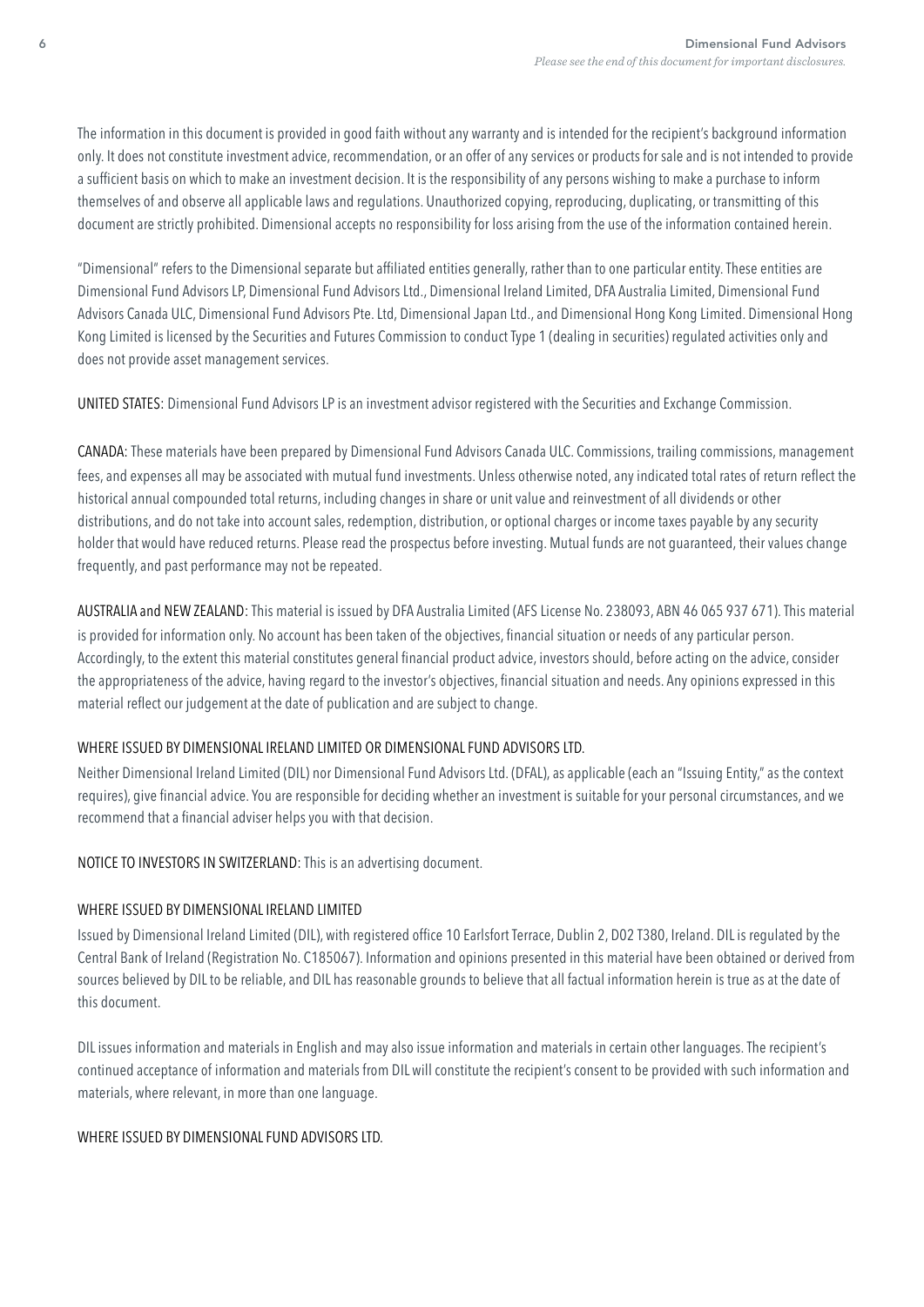Issued by Dimensional Fund Advisors Ltd. (DFAL), 20 Triton Street, Regent's Place, London, NW1 3BF. DFAL is authorised and regulated by the Financial Conduct Authority (FCA). Information and opinions presented in this material have been obtained or derived from sources believed by DFAL to be reliable, and DFAL has reasonable grounds to believe that all factual information herein is true as at the date of this document.

DFAL issues information and materials in English and may also issue information and materials in certain other languages. The recipient's continued acceptance of information and materials from DFAL will constitute the recipient's consent to be provided with such information and materials, where relevant, in more than one language.

## RISKS

Investments involve risks. The investment return and principal value of an investment may fuctuate so that an investor's shares, when redeemed, may be worth more or less than their original value. Past performance is not a guarantee of future results. There is no guarantee strategies will be successful.

## JAPAN

Provided for institutional investors only. This document is deemed to be issued by Dimensional Japan Ltd., which is regulated by the Financial Services Agency of Japan and is registered as a Financial Instruments Firm conducting Investment Management Business and Investment Advisory and Agency Business. This material is solely for informational purposes only and shall not constitute an offer to sell or the solicitation to buy securities or enter into investment advisory contracts. The material in this article and any content contained herein may not be reproduced, copied, modifed, transferred, disclosed, or used in any way not expressly permitted by Dimensional Japan Ltd. in writing. All expressions of opinion are subject to change without notice.

Dimensional Japan Ltd. Director of Kanto Local Finance Bureau (FIBO) No. 2683 Membership: Japan Investment Advisers Association

## FOR PROFESSIONAL INVESTORS IN HONG KONG.

This material is deemed to be issued by Dimensional Hong Kong Limited (CE No. BJE760) ("Dimensional Hong Kong"), which is licensed by the Securities and Futures Commission to conduct Type 1 (dealing in securities) regulated activities only and does not provide asset management services.

This material should only be provided to "professional investors" (as defned in the Securities and Futures Ordinance [Chapter 571 of the Laws of Hong Kongland its subsidiary legislation) and is not for use with the public. This material is not directed to any person in any jurisdiction where (by reason of that person's nationality, residence, or otherwise) the publication or availability of this material are prohibited or which would subject Dimensional Hong Kong (including its affliates) or any of Dimensional Hong Kong's products or services to any registration, licensing, or other such legal requirements within such jurisdiction or country. When provided to prospective investors, this material forms part of, and must be provided together with, applicable fund offering materials. This material must not be provided to prospective investors on a standalone basis. Before acting on any information in this material, you should consider whether it is suitable for your particular circumstances and, if appropriate, seek professional advice.

Unauthorized copying, reproducing, duplicating, or transmitting of this material are prohibited. This material and the distribution of this material are not intended to constitute and do not constitute an offer or an invitation to offer to the Hong Kong public to acquire, dispose of, subscribe for, or underwrite any securities, structured products, or related fnancial products or instruments nor investment advice thereto. Any opinions and views expressed herein are subject to change. Neither Dimensional Hong Kong nor its affliates shall be responsible or held responsible for any content prepared by fnancial advisors. Financial advisors in Hong Kong shall not actively market the services of Dimensional Hong Kong or its affliates to the Hong Kong public.